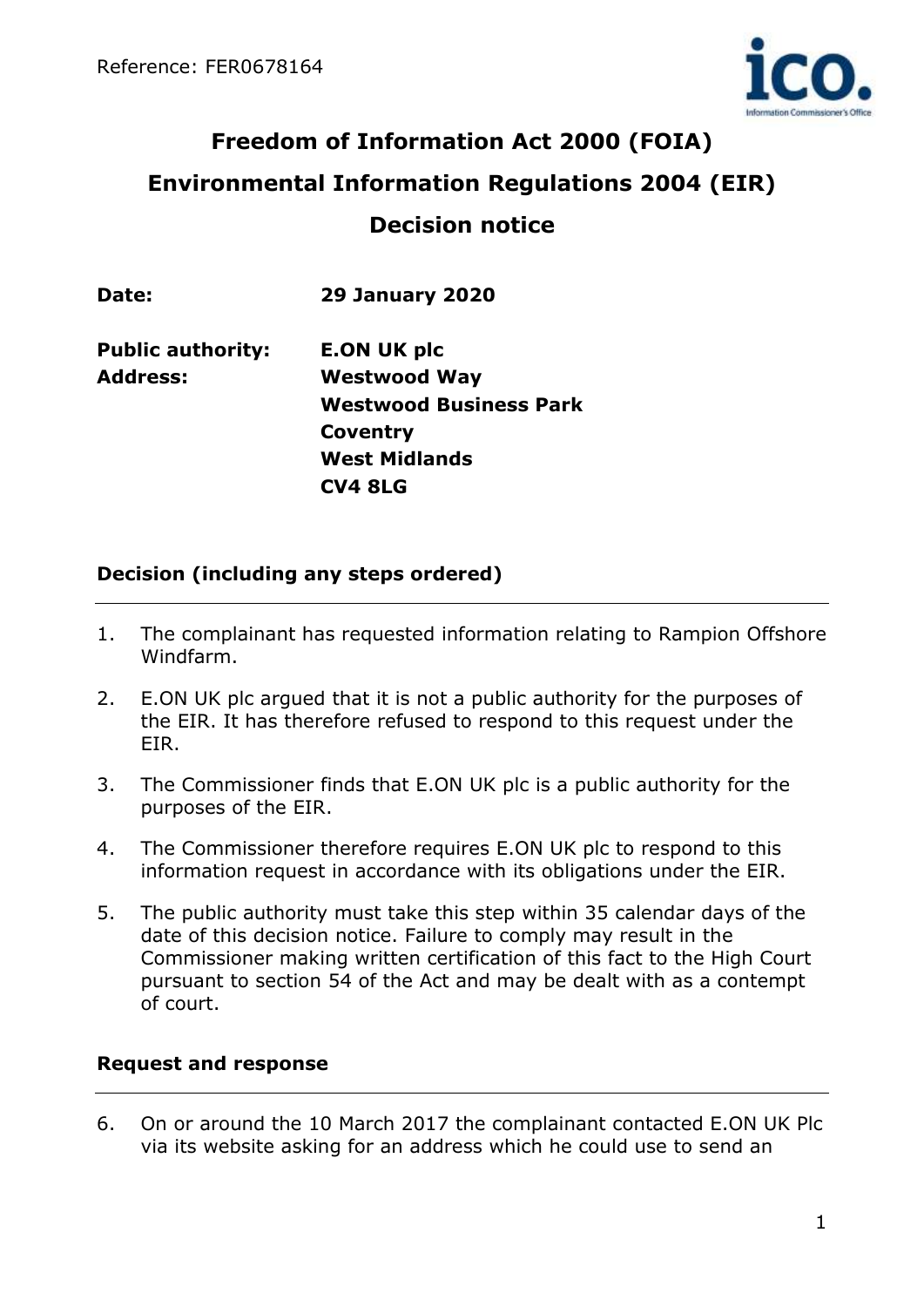

information request to under the EIR. On 11 March 2017 E.ON UK plc advised him that it was not covered by the EIR.

7. On 14 March 2017 the complainant responded, stating he considered E.ON UK plc was a public authority for the purposes of the EIR. He went on to submit the following request for information relating to Rampion Offshore Windfarm:

" 1. Can you please supply the latest version of the co-existence plan for fisheries?

2. Can you please supply copies of any reports, minutes, correspondence or formal decision notices which may explain why any co-existence and compensation arrangements were drawn up only in respect of commercial fishing vessels and dive boats?

3. Can you please confirm the number of individual compensation payments made to owners/operators of vessels within the scope of the co-existence plan? Please note we do not require details of the compensates nor the sums involved.

4. Can you please confirm whether Eon have received a sum from the UK government to be used towards compensation payments, and whether any such sum has any restrictions on the nature of any compensation it is to be used for?

5. Can you please confirm whether or not you hold any assessment of the economic and/or environmental impact of the construction of the wind farm on recreational sea angling, whether on-shore or off shore? If so can you please supply this.

6. Can you please confirm whether any applications have been received from charter boat owners or skippers affected by the development for compensation, if so what number?

7. Can you confirm whether any payments of compensation have been made to charter boat skippers or owners?

8. Can you please confirm the number of wrecks within the PSSA (particularly sensitive sea area) created by the windfarm array? Can you also confirm how many will be unfishable as a result of the array either during the construction period or the operational period?

9. Can you confirm the number of A) commercial fishing and B) Charter boat fishing marks and/or anchorages lost during the construction phase of the windfarm?

8. The complainant did not receive a response to his request. Following correspondence with the Commissioner E.ON UK Plc wrote to the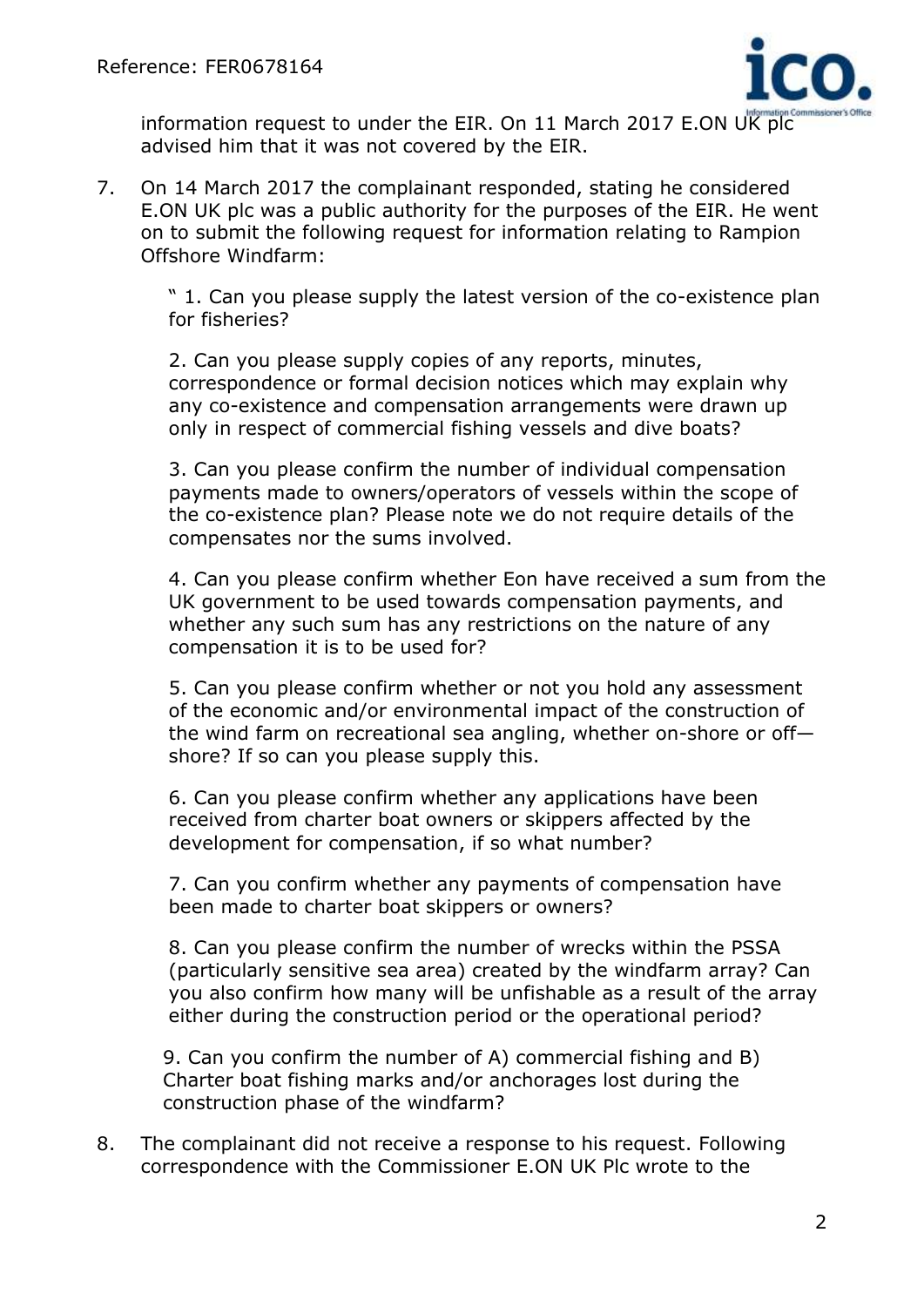

complainant on the 26 May 2017 maintaining its position that it was not a public authority.

### **Scope of the case**

- 9. The complainant originally contacted the Commissioner on 21 April 2017. This was after the 20 working days normally allowed for responding to requests had elapsed. He complained about the way his request for information had been handled.
- 10. This initiated the correspondence between the Commissioner and E.ON UK Plc which culminated in E.ON UK plc writing to the complainant on the 26 May 2017 maintaining its position that it was not a public authority.
- 11. The Commissioner therefore wrote to E.ON UK plc on 31 May 2017 in order to obtain the information she considered she required to make a decision as to whether E.ON UK plc was a public authority for the purposes of the EIR. In its response dated 16 June 2017, E.ON UK plc acknowledged it had received the request but explained that as E.ON UK plc did not have an interest in Rampion Offshore Windfarm it considered the request had been misdirected and suggested the complainant contact an organisation it had identified as being responsible for the windfarm. E.ON UK plc did not address the issue of whether or not it was a public authority under the EIR.
- 12. The Commissioner therefore relied on her powers under regulation 18 of the EIR to serve an information notice on E.ON UK plc. The information notice was served 17 July 2017 and gave E.ON UK plc 30 days to provide a full response to the Commissioner's inquiries. However E.ON UK plc appealed that notice. The appeal process continued until 21 August 2019 when E.ON UK plc provided a response to the information notice. It maintained that it was not a public authority for the purposes of the EIR and provided arguments in support of its position.
- 13. The Commissioner considers the scope of this case is whether E.ON UK plc is a public authority for the purposes of the EIR.
- 14. In the case of Fish Legal v Information Commissioner & Others (GIA/0979/2011 & GIA/0980/2011) ("Fish Legal"), the Upper Tribunal Administrative Appeals Chamber ruled that the Commissioner has jurisdiction to both investigate and decide whether a body is a public authority.
- 15. The Commissioner therefore has jurisdiction to decide this question. The First Tier Tribunal may also hear appeals against the Commissioner's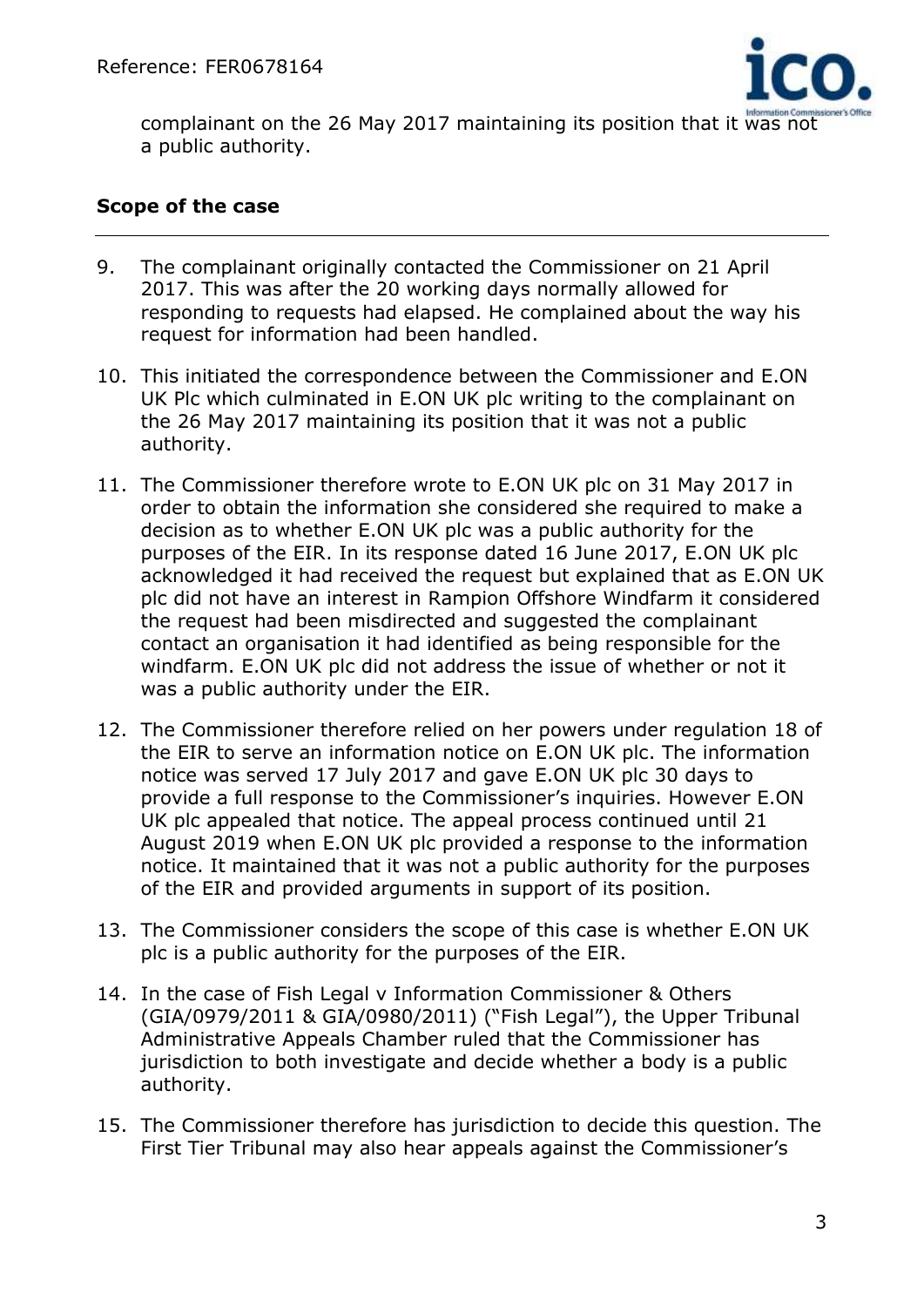

decisions and the Upper Tribunal may hear appeals against the decisions of the First Tier Tribunal.

#### **Reasons for decision**

- 16. The EIR gives members of the public the right to access environmental information held by the vast majority of public authorities and places a duty on public authorities to respond to requests for environmental information.
- 17. If a public authority receives a request for environmental information they are legally obliged to provide it, usually within 20 working days, unless any of the exceptions contained within the EIR apply. If a public authority believes an exception does apply to the information that has been requested, then the public authority must explain why the exception applies.
- 18. The definition of public authority is given in Regulation 2(2) of the EIR. In particular it states that a "public authority" means the vast majority of public authorities as defined in Section 3 of the FOIA and:
	- (c) any other body or other person, that carries out functions of public administration; and
	- (d) any other body or other person that is under the control of a public authority and:
		- (i) has public responsibilities relating to the environment;
		- (ii) exercises functions of a public nature relating to the environment; or
		- (iii) provides public services relating to the environment.
- 19. In considering the question of whether E.ON UK plc is a public authority for the purposes of the EIR, it must therefore be established whether E.ON UK plc has functions of public administration or is under the control of a public authority.
- 20. The Fish Legal case is relevant here. This considered the issue of whether water companies are public authorities for the purposes of regulation  $2(2)(c)$  or  $(d)$  of the EIR.
- 21. The Upper Tribunal in the Fish Legal case therefore considered whether the relevant bodies are entrusted by law with the performance of services in the public interest and whether they are vested with special powers. It also considered control of the companies and their autonomy.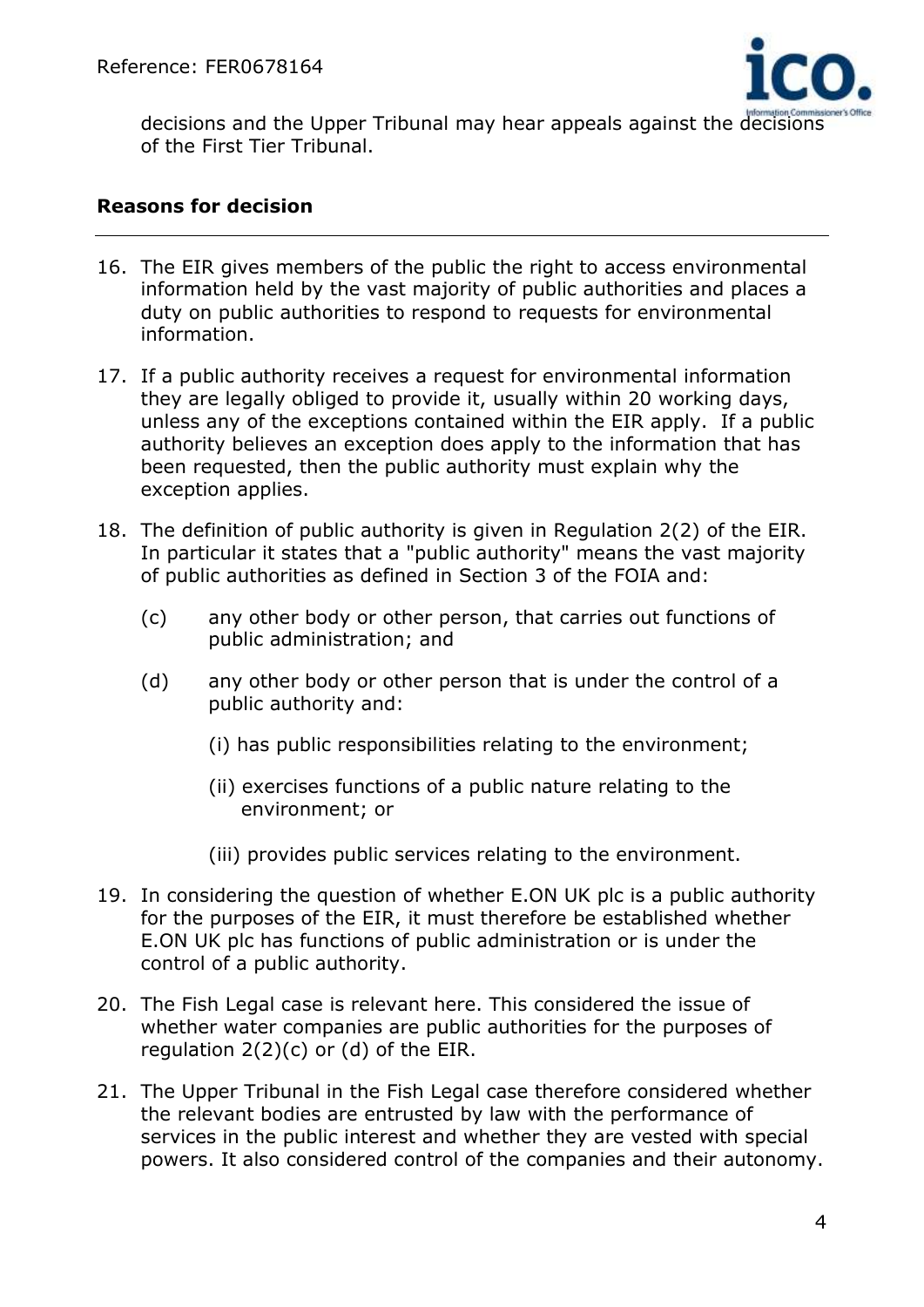

22. In this case the Commissioner will start by looking at whether E.ON UK plc is a public authority by virtue of regulation 2(2)(c), i.e. whether it has functions of public administration. In the Fish Legal case the Upper Tribunal explained that persons 'performing public administrative functions' are:

*"entities, be they legal persons governed by public law or by private law, which are entrusted, under the legal regime which is applicable to them, with the performance of services of public interest, inter alia in the environmental field, and which are, for this purpose, vested with special powers beyond those which result from the normal rules applicable in relations between persons governed by private law*".

- 23. The Commissioner interprets the reference to bodies being entrusted with the performance of a service under the legal regime applicable to them, as meaning that the body in question must be empowered with a relevant function under statute.
- 24. The request relates to Rampion Offshore Windfarm. A website for the windfarm [\(https://www.rampionoffshore.com/about/\)](https://www.rampionoffshore.com/about/) explains that E.ON was originally granted exclusive rights to develop the area off the Sussex Coast in which the windfarm is located in 2010. Consent for the development of the windfarm was granted by a statutory instrument. That statutory instrument named E.ON Climate & Renewables UK Rampion Offshore Wind Limited as the undertaker of the development. The undertaker was granted certain powers under the statutory instrument to facilitate the construction and operation of the windfarm.
- 25. However the Commissioner understands that the name of the undertaker was changed in August 2015 to Rampion Offshore Wind Limited. E.ON UK plc has advised the Commissioner that Rampion Offshore Wind Ltd is a different entity to E.ON UK plc and that E.ON UK plc does not have any shareholdings in it. Although E.ON UK plc has not explained what its relationship with E.ON Climate & Renewables UK Rampion Offshore Wind Limited was, the Commissioner is satisfied that by the time of the request E.ON UK plc was no longer the owner or operator of the windfarm. Therefore the Commissioner does not consider the provisions of the statutory instrument are relevant to the issue of whether E.ON UK plc is a public authority for the purposes of the EIR.
- 26. The Commissioner has therefore considered whether E.ON UK plc has any other functions which have the potential to bring it within the scope of regulation 2(2)(c) of the EIR.
- 27. The UK energy industry is subject to statutory regulation, primarily through the Electricity Act 1989 (EA.89) and the Gas Act 1986 (GA.86). Both these Acts set out the roles and responsibilities of the Secretary of State and the Gas and Electricity Markets Authority (Ofgem). Under both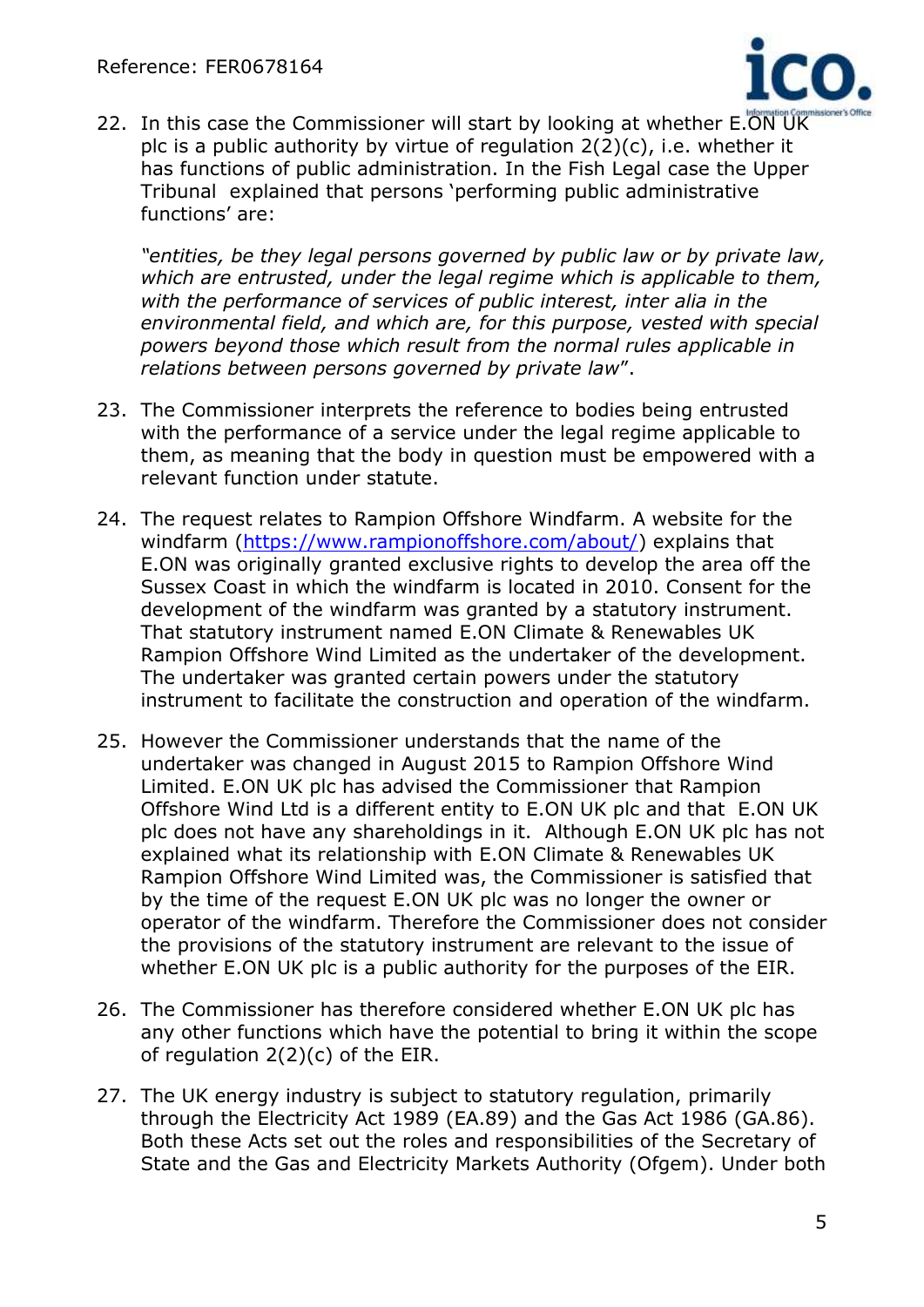

pieces of legislation the principal objective of the Secretary of State and Ofgem is to protect the interests of the current and future consumers, including (under the GA.86) the security of the supply gas and (under the EA.89) the security of the supply of electricity.

- 28. The GA.86 and the EA.89 make it an offence to carry out certain activities without being authorised to do so by Ofgem under a licence. Therefore the Commissioner considers that when fulfilling its regulatory duties by considering and granting licences relating to the supply of either gas or electricity to consumers, Ofgem is, in effect, entrusting the licence holder with the performance of a public service. At the time of the request E.ON UK plc held an electricity supply licence under the EA.89 and an electricity generation licence under the same legislation. It also held a gas supply licence under the GA.86. Therefore the Commissioner finds that E.ON UK plc has been entrusted with services under statute.
- 29. The Commissioner has gone onto consider whether the performance of those services are in the public interest. What constitutes a service in the public interest is not well defined. However the Commissioner is satisfied that the generation and supply of energy, whether that be gas or electricity, are activities of particular importance to the citizens and economy of the UK and can therefore be considered services performed in the public interest.
- 30. It has been established by the Upper Tribunal in Cross v Information Commissioner and the Cabinet Office [2016] UKUT 0153 (AAC), that in order for a body to be deemed a public authority under the EIR, at least some of the services they are entrusted with have to relate to the environment (see paragraph 86 that decision), but not necessarily all those services.
- 31. For a function to relate to the environment the Commissioner considers it is only necessary that the delivery of that service has an impact on the environment. The service or function does not have to be one which is granted specifically to manage the environment.
- 32. E.ON UK plc held a licence as an electricity generator up until September 2019. The Commissioner is satisfied that the generation of electricity by whatever means, will have an environmental impact.
- 33. The supply of electricity and gas to consumers is also an activity which will impact on the environment. The supply of gas and electricity is dependent on the network of pipes and pylons. The construction and maintenance of this infrastructure impacts on the environment. The actual transmission of the electricity involves the emission of extremely low frequency radiation.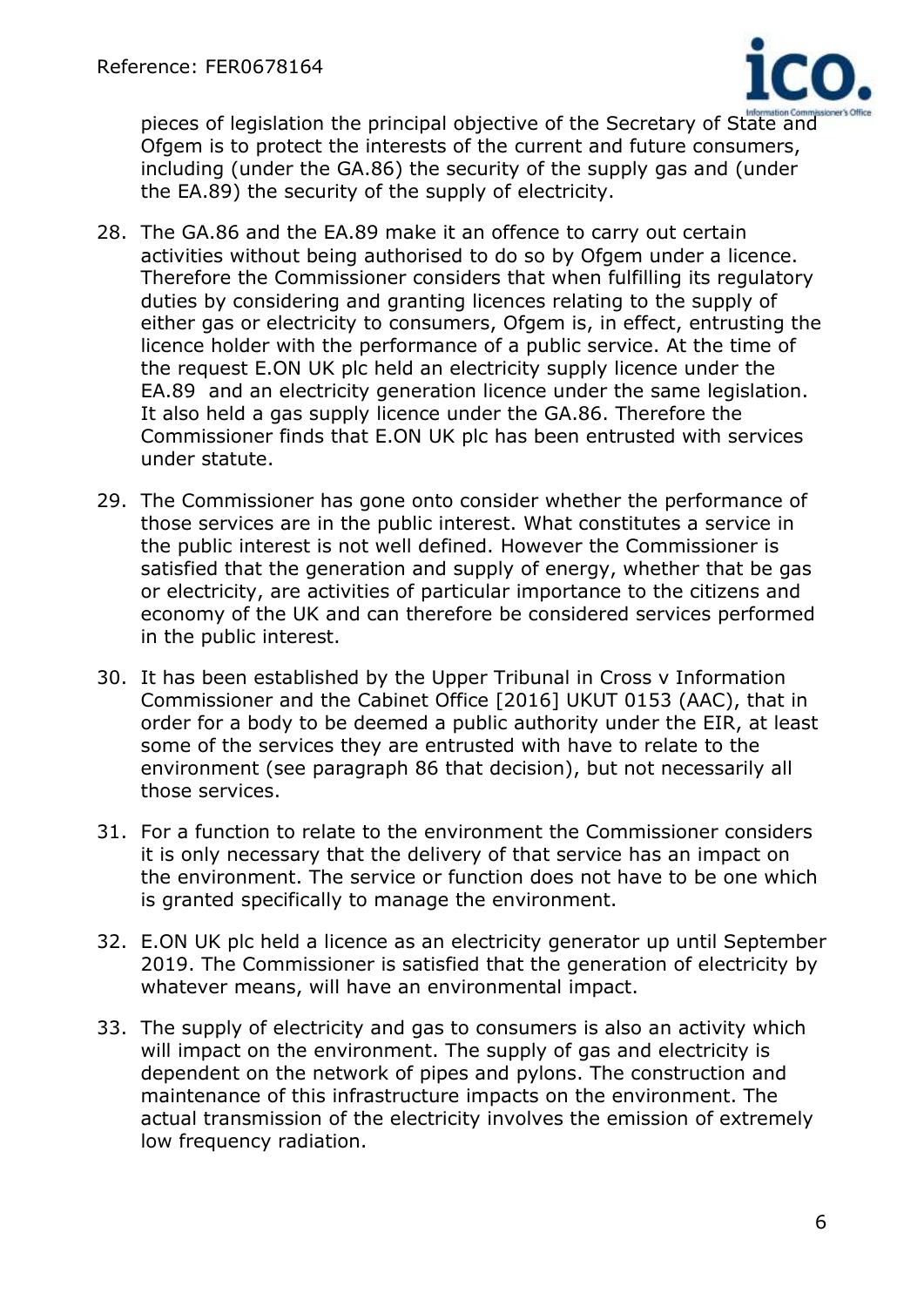

- 34. Furthermore, as previously stated, Ofgem's principal objective is to protect the interests of consumers and this extends to consumers' interest in the reduction of green house gasses and the increase in renewable energy. In accordance with this objective electricity and gas suppliers have responsibilities in relation to decreasing energy consumption by following best practice in the adoption of energy efficiency measures. They also have responsibilities in respect of the introduction of smart meters which provide consumers and suppliers with detailed and accurate information about energy use, which in turns allows consumers to contribute to energy efficiency and suppliers to improve the efficient operation of the energy supply markets.
- 35. The final test which has to be met in order for a body to be a public authority for the purposes of the EIR under regulation 2(2)(c) is that it is vested with special powers which go beyond the normal rules of private law which apply to relations between any company or person.
- 36. These special powers have to have been given to the body in order that it can perform at least one of the services of public interest which it has been entrusted with. However there is no requirement for the special powers to facilitate the performance of those public interest services which impact on the environment. If the special powers relate to any of the services that the body performs in the public interest, this will be sufficient for the body to be a public authority under the EIR. The Tribunal's decision in Poplar Housing Association v the Information Commissioner and Peoples Information Centre EA/2018/0199 supports this approach (see paragraph 128).
- 37. At the time of the request E.ON UK plc held a licence as an electricity generator. As the holder of a generation licence, E.ON UK plc has certain powers under section 10 and Schedules 3 and 4, together with Conditions 14 and 15 of the EA.89. These include, under Schedule 4 and Condition 15, the power to carry out certain street works, alteration works, acquisition of wayleaves, felling and lopping tress and the power to enter on to land for purposes connected with licensed activities.
- 38. Holders of a generation licence have the power to compulsory purchase land (under Schedule 3 and Condition 14). The power only extends to the purchase of land required for any purpose connected with the carrying on of activities authorised under the licence. E.ON UK plc make the point that this power is limited in that although it can initiate the compulsory purchase of land, any acquisition requires the authorisation of the Secretary of State. The Commissioner is satisfied that this does not detract from the fact that by virtue of it being a licence holder, E.ON UK plc has a very real advantage in any negotiations that that it might enter into for the purchase of land it may require for the purposes of electricity generation.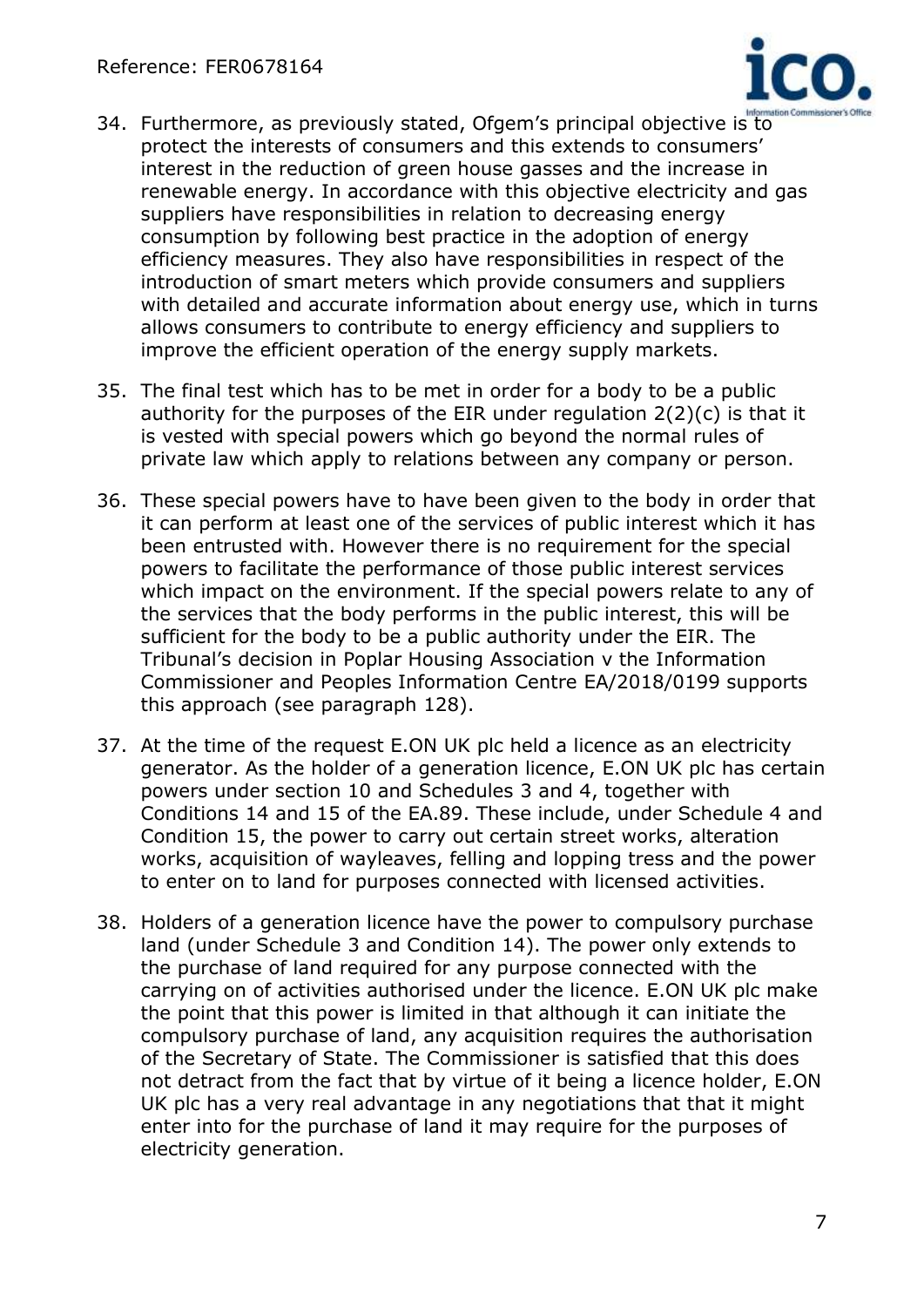

- 39. In light of the above the Commissioner is satisfied that as an electricity generator, E.ON UK plc satisfied the tests set out in the Fish Legal case and therefore, subject to a 'cross-check' which will be discussed later, it was carrying out functions of public administration and was therefore a public authority under the EIR. However the Commissioner notes that by the time E.ON UK plc ultimately responded to the information notice, it had applied to Ofgem to have its electricity generation licence revoked. Ofgem issued a Notice of Revocation on 9 August 2019 and as of 9 September 2019 E.ON UK plc ceased to be the holder of an electricity generation licence.
- 40. Therefore, whilst the Commissioner is satisfied that E.ON UK plc was a public authority for the purposes of the EIR at the time of the request, she has gone on to look at its position as a holder of a licence for the supply of electricity and as a holder of a licence for the supply of gas.
- 41. The Commissioner recognises that the powers enjoyed as a licence holder for the supply of either electricity or gas under the EA.89 and GA.86 respectively are more limited to those E.ON UK plc enjoyed as an electricity generator. From E.ON UK plc's submission it would appear that its powers are limited to those set under section 2 of the Rights of Entry (Gas and Electricity Boards) Act 1954 which provides that gas and electricity suppliers can apply to the Magistrates' Court for a warrant of entry in certain prescribed circumstances. A warrant of entry is sought for the purpose of inspecting a meter for safety reasons or to disconnect the supply where appropriate.
- 42. E.ON UK plc has argued that the power of entry is required simply because the provision of gas and electricity is different to the products or services provided by other industries in that the supply of gas or electricity cannot be ceased remotely. In other words gas and electric supplies cannot be cut off without access to the meter. Therefore the right to obtain a warrant to access a property merely remedies a disadvantage not suffered by those who supply other networked services, such as telephone or internet connection, when they seek to protect their commercial interests. E.ON UK plc therefore argues its right of entry should not be regarded as a special power.
- 43. The Commissioner does not accept this argument. In line with the Tribunal's comments in Poplar (paragraphs 124 to 127), the Commissioner does not accept that for a power to be 'special' it has to provide the body in question with a net advantage over other bodies, or individuals, who don't also enjoy that power. Nor is it relevant whether the public interest task with which it has been entrusted puts the body at a disadvantage which then has to be addressed by the special power. The issue is simply whether the body in question has access to a power which is not available under private law. If it does, that power will qualify as a 'special' power.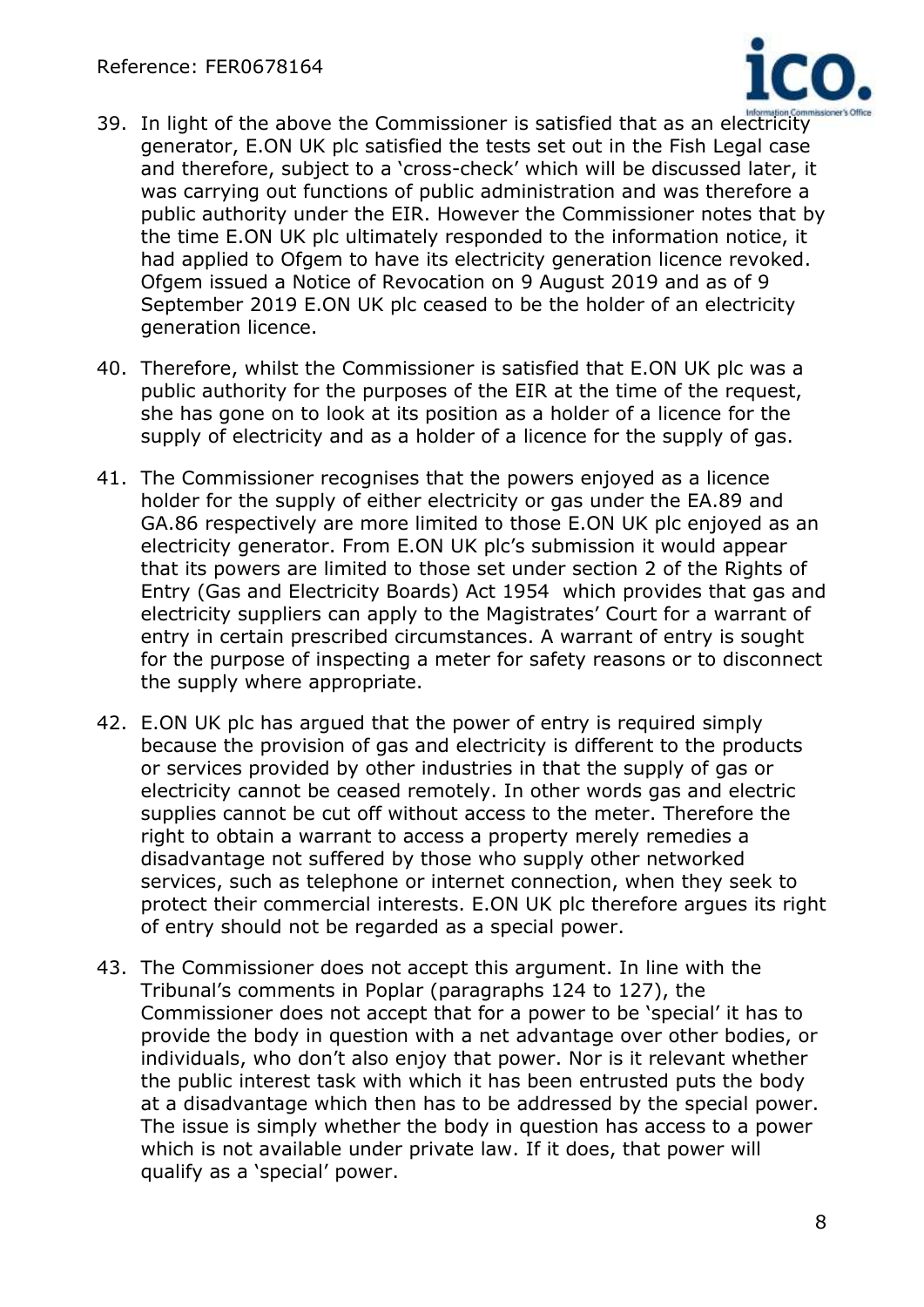

- 44. E.ON UK plc argues that any warrant would be issued by the Magistrates' Court, rather than itself and that therefore the power of entry is no different to any order issued on application to any individual or person. The Commissioner accepts that ultimately it is a magistrate that grants the warrant. However the right, or power to apply for such a warrant is given the holder of gas or electricity supply licence.
- 45. The Commissioner does not accept that non licence holders enjoy similar rights or powers. For example the Commissioner does not accept that the power to enter a property to disconnect a gas meter is similar to a warrant of execution in order to seize property in repayment of a private debt which can be obtained against someone who has missed a payment under a county court judgement.
- 46. In Cross the Upper Tribunal applied the tests established in the Fish Legal case. Having done so, the Upper Tribunal went on to consider whether the resulting conclusion gave effect to the underlying objectives and purpose of the EU Directive which the EIR implemented. It explained, at paragraph 100, that this 'cross-check' involved standing back and looking at whether having conducted all the tests above, there is sufficient connection between the functions of the body under examination and those which entities that organically are part of the administration or executive of the state do. This approach was later adopted by the First Tier Tribunal in Poplar.
- 47. When applying this cross-check the Commissioner has had regard for the particular importance of securing the generation and supply of energy to both individuals and the wider economy. This is reflected in the fact after the second world war both these industries were nationalised. They remained under state control until being re-privatised through the GA.86 and the EA.89. The Commissioner considers that although privatisation allows free market forces to encourage the efficient supply of energy, the high degree of regulation imposed upon energy generators and suppliers clearly demonstrates the state's interest in ensuring the provision of gas and electricity. The Commissioner is satisfied that the supply of gas and electricity is of such importance that if their supply could not be secured through the private sector, the state would be compelled to step in. There is a sufficient connection between E.ON UK plc's function as an electricity generator, electricity supplier and as a gas supplier and the functions undertaken by the state.
- 48. In light of the above the Commissioner is satisfied that even as the holder of a licence as a gas or electricity supplier, E.ON UK plc is entrusted with the performance of activities in the public interest, at least some of which are in the environmental field and that in order to perform those public interest activities, it is provided with special powers. The Commissioner finds that E.ON UK plc is carrying out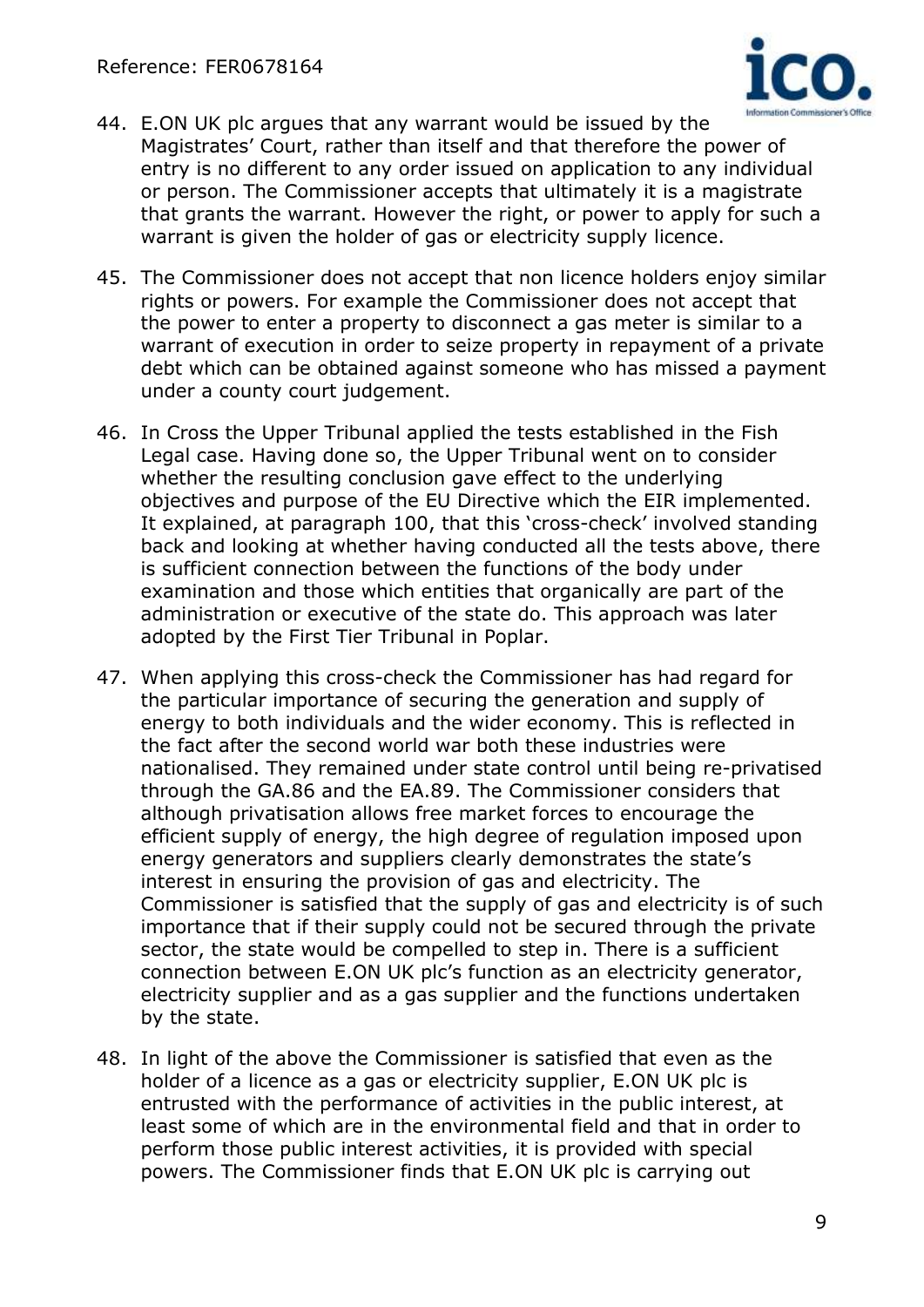

functions of public administration and therefore is a public authority under regulation 2(2)(c) of the EIR.

49. As the Commissioner has found that E.ON UK plc is a public authority under regulation  $2(2)(c)$  she has not gone on to consider its position regulation 2(2)(d).